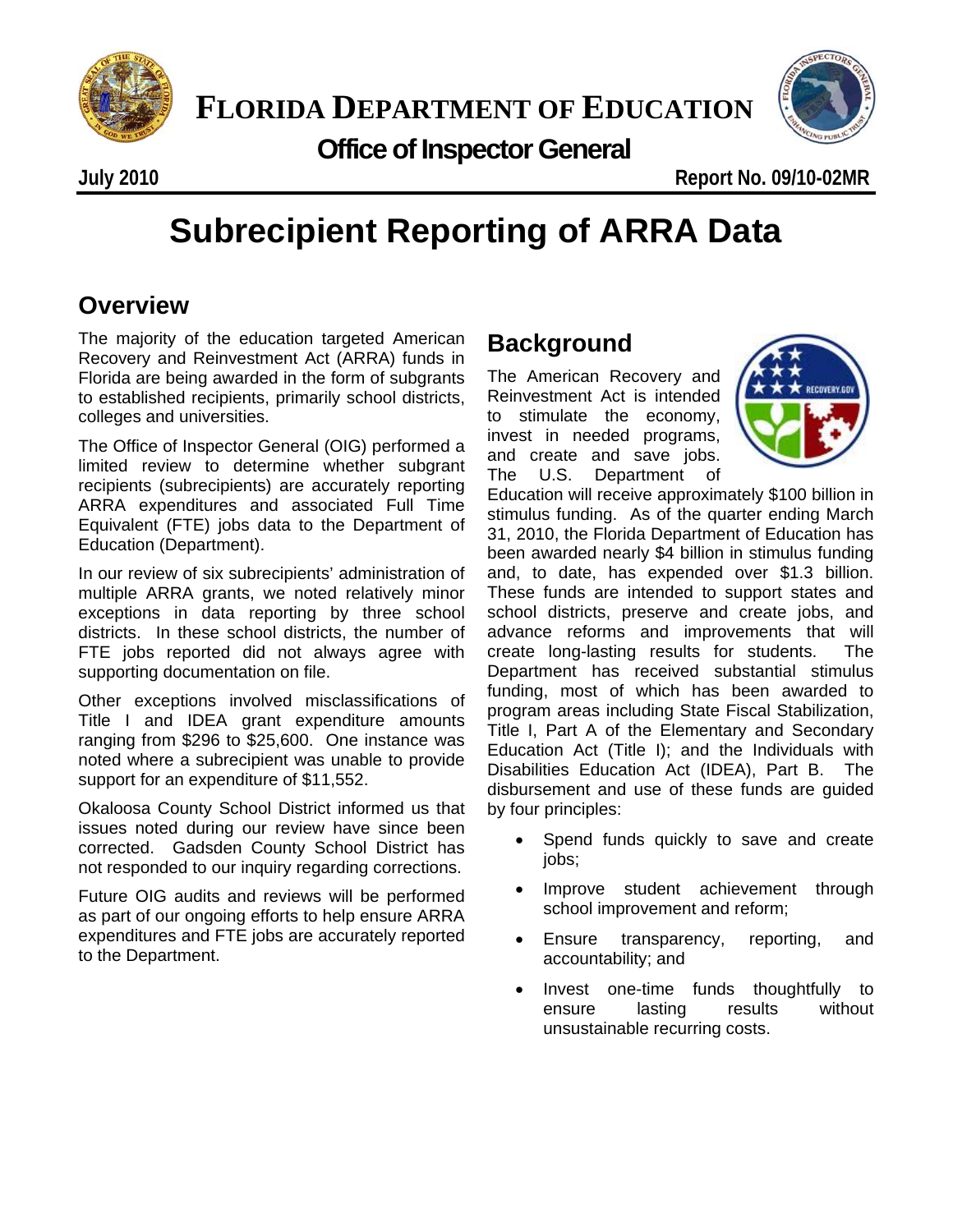## **ARRA Accountability and Transparency**

ARRA includes specific rules to ensure that funds are used for appropriate purposes and are transparent to the public. The Department must certify that expenditures made with ARRA are an appropriate use of taxpayer dollars and post the certification on a website linked to the federal Recovery Act Web site (Recovery.Gov). In addition, after the end of each quarter, the Department must submit reports to federal agencies on the use of ARRA funds including number of jobs impacted by ARRA projects or activities and details about ARRA grants and contracts awarded by the Department to subrecipients (primarily school districts).

Subrecipients of ARRA funds are subject to quarterly reporting of expenditures tied to the established assurances, principles, and strategies associated with the funded programs. To accomplish this, the Department created a webbased software system for reporting cumulative expenditures by grant and FTE positions funded by ARRA. Data elements are reported in the Florida reporting system which then uploads data to the Federal reporting system.

| Subrecipient                              | <b>Award Program</b>                          | Grant<br>Award | Grant<br><b>Expenditures</b> |
|-------------------------------------------|-----------------------------------------------|----------------|------------------------------|
| <b>Duval County School District</b>       | ESEA Title I - Disadvantaged Children         | 23,567,750     | 4,669,681                    |
|                                           | IDEA, Part B K-12                             | 31,217,919     | 3,020,963                    |
|                                           | State Fiscal Stabilization - Education        | 42,084,859     | 14,767,057                   |
| Florida State College at Jacksonville     | <b>Education Stabilization Fund - College</b> | 5,089,588      | 4,759,723                    |
|                                           | Government Services Fund - College            | 1,009,477      | 1,009,477                    |
| <b>Gadsden County School District</b>     | ESEA Title I - Disadvantaged Children         | 1,510,560      | 341,234                      |
|                                           | <b>IDEA, Part B</b>                           | 1,694,159      | 702,473                      |
|                                           | State Fiscal Stabilization - Education        | 1,834,500      | 537,041                      |
| Institute for Human and Machine Cognition | State Fiscal Stabilization - Government       | 447,937        | 363,084                      |
| Leon County School District               | <b>ESEA Title I - Disadvantaged Children</b>  | 2,818,518      | 191,179                      |
|                                           | IDEA, Part B K-12                             | 7,726,550      | 835,077                      |
|                                           | State Fiscal Stabilization - Education        | 10,596,535     | 3,300,358                    |
| <b>Okaloosa County School District</b>    | <b>ESEA Title I - Disadvantaged Children</b>  | 2,572,657      | 655,843                      |
|                                           | IDEA, Part B K-12                             | 6,350,247      | 1,468,210                    |
|                                           | State Fiscal Stabilization - Education        | 9,334,629      | 2,618,430                    |
|                                           | State Fiscal Stabilization - Government       | 350,912        | 119,622                      |

#### **Exhibit: Subrecipients included in the review:**

Source: Florida Department of Education's Grants Reporting System as of December 31, 2009.

## **Summary Results of Subrecipient Reviews**

#### **Gadsden County School District**

We observed that job assignments for certain employees were listed in two separate sections of the report used to calculate FTE positions. This resulted in jobs reported as saved by the State Fiscal Stabilization Fund grant being overstated by 3.0 FTEs. Similarly, two positions were found to have been double counted for the Title I grant, resulting in an additional overstatement of jobs saved by 2.0 FTEs.

In reviewing support for selected expenditures, we noted the following exceptions:

Title I grant – There was no supporting documentation for instructional trainer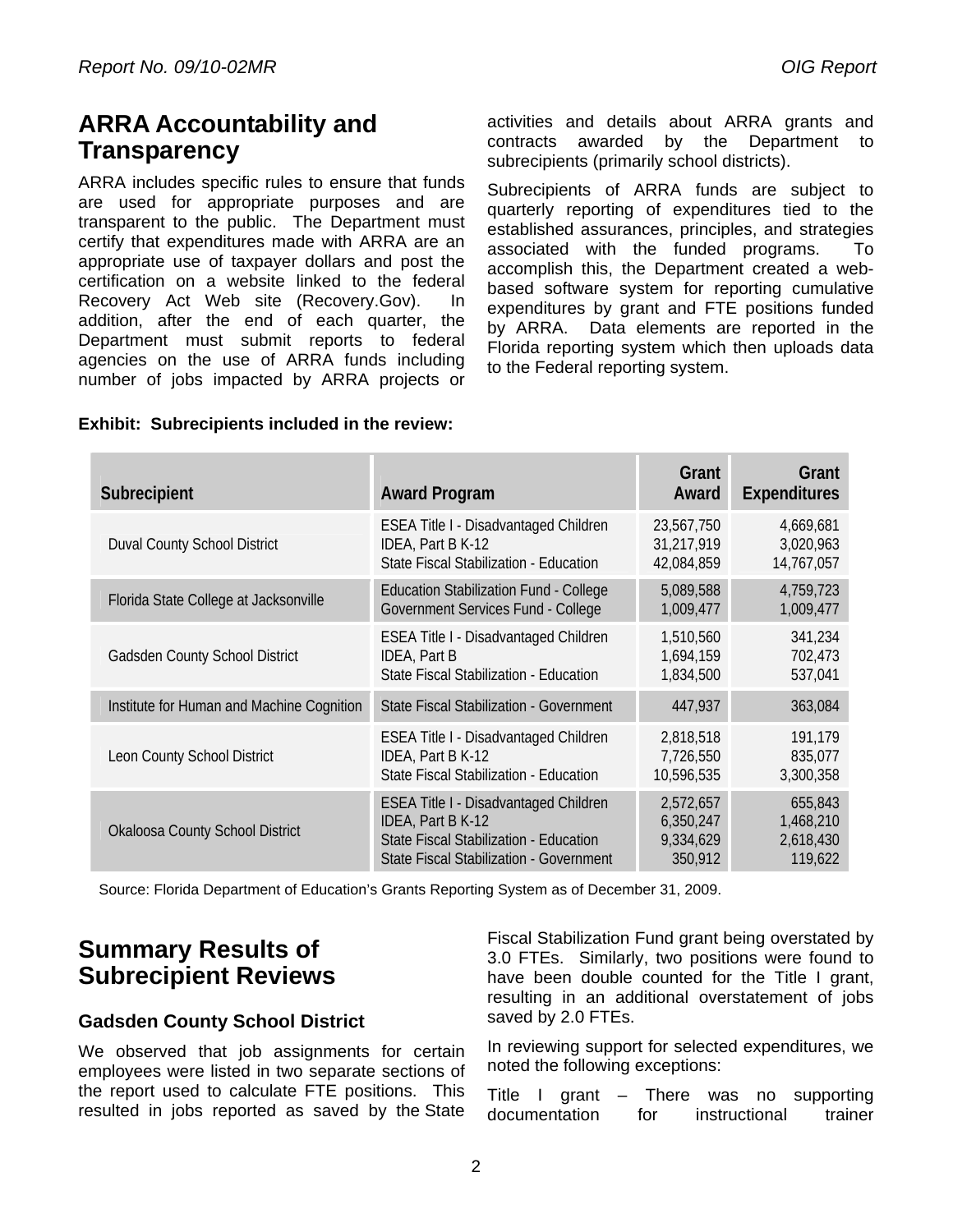expenditures totaling \$11,552. Also, an expenditure of \$8,476 for educational software licenses was miscoded as professional services consultant fees. District staff members were informed that appropriate classification of the expenditures is needed.

IDEA grant – An expenditure of \$296 for instructional staff training was miscoded as computer hardware. District staff members were informed that appropriate classification of the expenditures is needed.

#### **Leon County School District**

We noted the following from our review of documentation supporting FTE positions reported: 1) There was no support for one FTE funded by the Title I grant; and 2) records for the State Fiscal Stabilization fund supported one FTE more than was reported. Total FTEs reported by the District was correct.

The district reported expenditures through November 30, 2009, for the quarter ended December 31, 2009, as there was insufficient time to close out the month of December 2009, before the information was due to the Department.

#### **Okaloosa County School District**

We reviewed documentation to support FTE positions reported, and noted that jobs reported agreed to the documented support for all but one ARRA funded grant. Jobs for the IDEA grant were overstated by 2.66 FTEs. The District staff indicated they would correct this in the next reporting quarter.

In reviewing support for selected expenditures, we noted the following:

Title I grant – An expenditure of \$600 for student tutoring services was miscoded as staff development. District staff initiated a transfer to appropriately classify the amount.

IDEA grant – An expenditure of \$25,600 was coded for vendor software support but was not supported by budget authority. A budget amendment to allow the expenditure was submitted and approved which appropriately classified the amount.

#### **Duval County School District**

We noted no exceptions with reporting of FTE positions or with support for specific expenditures examined.

#### **Florida Institute for Human and Machine Cognition**

We noted no exceptions with reporting of FTE positions or with support for specific expenditures examined.

#### **Florida State College at Jacksonville**

We noted no exceptions with reporting of FTE positions or with support for specific expenditures examined.

### **Objective, Scope and Methodology**

The objective of this review was to determine whether subrecipients are accurately reporting ARRA expenditures and jobs data. The scope of the review included information through March 31, 2010. We reviewed various federal government publications to help in understanding ARRA requirements, as well as guidance and instructions provided to subrecipients by the Department.

Six subrecipients were selected for our review: four school districts, one state college and one private non-profit institute. The selection was based on location of subrecipients' offices (northern part of state), type of subrecipient, and size of the ARRA awards. Subrecipient grants included in our review were those with larger award amounts. This usually involved review of Title I, IDEA, and Stabilization grants.

For each subrecipient, we requested relevant information that included a written methodology used to compile and calculate the number of positions impacted, documented policies and procedures related to Section 1512 reporting, and supporting documentation for reported Section 1512 data as of December, 31, 2009 (ARRA funded expenditures and positions).